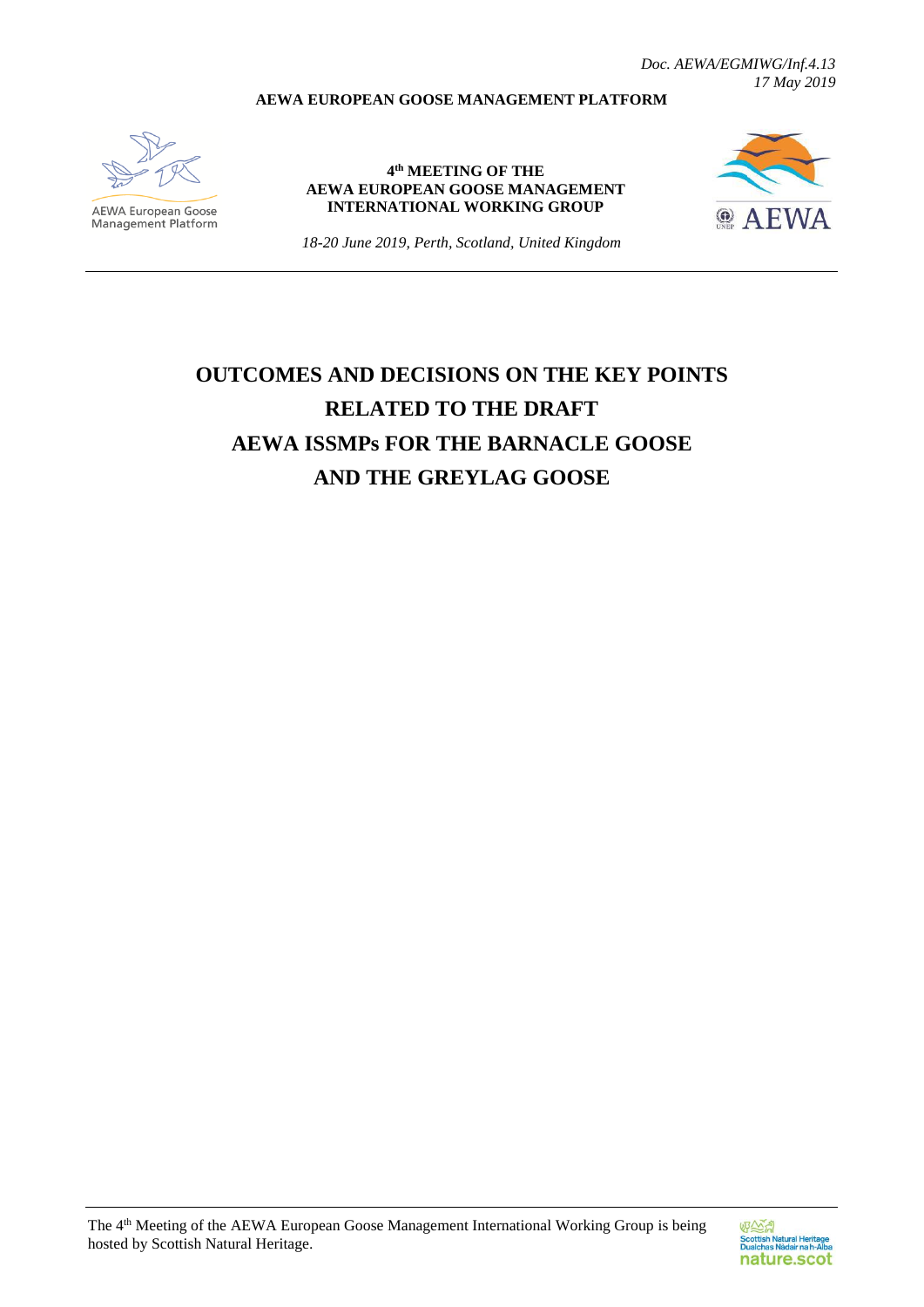

## **AEWA INTERNATIONAL MANAGEMENT PLANNING WORKSHOP FOR THE BARNACLE GOOSE AND THE GREYLAG GOOSE (NW/SW European population)**

*19 June 2018, Leeuwarden, the Netherlands*

#### **OUTCOMES AND DECISIONS ON THE KEY POINTS RELATED TO THE DRAFT AEWA ISSMPs FOR THE BARNACLE GOOSE AND THE GREYLAG GOOSE**

#### **Background**

The third draft of the International Single Species Management Plans (ISSMPs) for the three populations (Russia/Germany & Netherlands, East Greenland/Scotland & Ireland, Svalbard/Southwest Scotland) of the Barnacle Goose (*Branta leucopsis*) and the third draft for the NW/SW European population of the Greylag Goose (*Anser anser*) were submitted for review by the Range States, at the International Management Planning Workshop for the Barnacle Goose and Greylag Goose (NW/SW European Population) held on 19 June in Leeuwarden, the Netherlands.

At the same time, Range States were requested to consider the clarifications provided in the document *Summary of Key points related to the draft AEWA ISSMPs for the Barnacle Goose and for the Greylag Goose* (Doc. AEWA/BG/GG/MPWS/2.5/Rev.1) and to provide further guidance concerning the key issues covered by the key points for decision.

This document summarizes the main outcomes and decisions from the workshop. Specific comments on the draft ISSMPs have been incorporated directly into the ISSMPs and are not reflected in this paper.

The Secretariat has received written comments from Range States and stakeholders, which are either reflected in this document or incorporated directly into the ISSMPs, as appropriate.

#### **Key points for decision**

The following three fundamental pending points were discussed and a decision was taken by the Range States on the way forward:

- **1 Is there any need for flyway management plans for the Barnacle Goose and for the NW/SW European population of the Greylag Goose?**
- **2 If there is a need for flyway management plans; can Range States provide a better quantification of damage, including their goose management costs and the changes of these over time?**
- **3 If there is a need for flyway management plans that include minimum and maximum population targets?**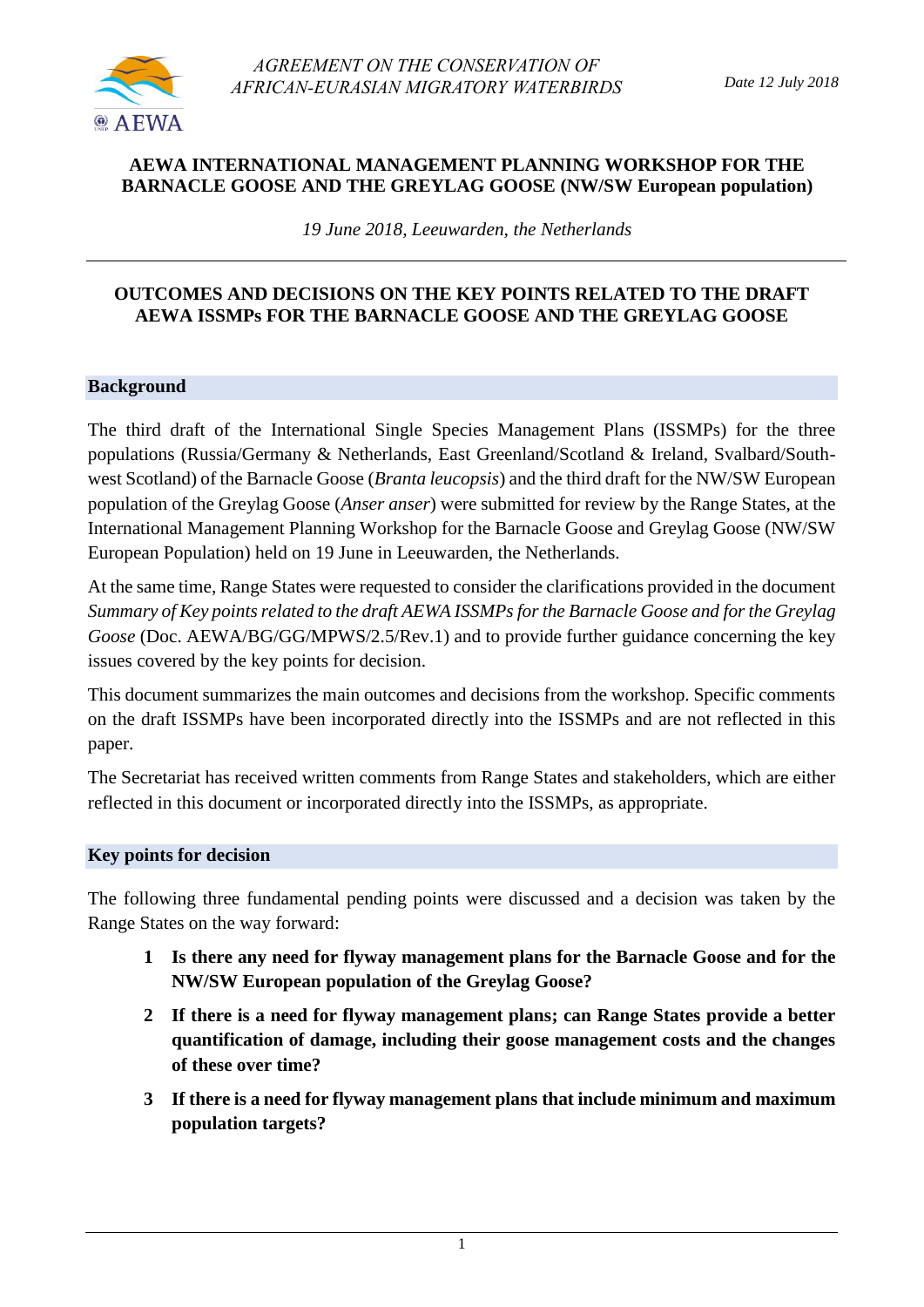It was agreed that there is a need for flyway management plans for Barnacle Goose and for the NW/SW European population of the Greylag Goose.

In case of the Greylag Goose, the ISSMP and the Adaptive Flyway Management Programmes (AFMPs) will facilitate better co-ordination of hunting and population regulation under derogation at flyway level, and help maintain the population between agreed lower and upper limits. Furthermore, an additional value of the ISSMP is to address agricultural and other damage, as well as air safety issues in a more co-ordinated and efficient way between Range States, especially by improving knowledge on these issues.

Noting that the Barnacle Goose is listed on Annex I of the EU Birds Directive and is not a huntable species in the EU, the main added-value of the Barnacle Goose ISSMP will be to help prevent damage and to reduce the risk to air safety in a more co-ordinated and efficient way between Range States, especially by improving knowledge on these issues. It was agreed that if a necessity was identified, the population will be adjusted to a particular level at an appropriate scale.

The ISSMPs will help ensure that all derogations granted at Range State level when considered together, keep the populations at the agreed satisfactory level above favourable conservation status. Through the Adaptive Flyway Management Programmes (AFMPs) Range States will undertake better assessments e.g. on damage, population level and on any correlation between damage and population level in each Management Unit.

## **Key decisions – General points on the ISSMPs**

Key points that have been raised during the workshop have been directly incorporated into the ISSMPs, e.g. reflected in the fundamental objectives and means objectives of the ISSMPs.

It should be noted that the order in which the objectives are sequenced in the text do not follow a priority order, but instead are interlinked and complementary, as is indicated already in the relevant footnote in the plans.

## **Key decisions on the Barnacle Goose ISSMP**

Specific comments on the  $3<sup>rd</sup>$  draft ISSMP have been incorporated directly into the  $4<sup>th</sup>$  draft ISSMP for the Barnacle Goose.

Range States agreed to include further implementation details and create a specific mandate for activities to be included in each AFMP.

Care must be taken to ensure that the management actions recommended by AFMPs are not inconsistent with the legal obligations prescribed by relevant international instruments. Although the ISSMP does not envisage the application of flyway-level derogations, AFMPs have the potential to, inter alia, assist Range States in assessing the need for derogations from the provisions of Article 5 of the Birds Directive (and, to the extent that they are relevant, the protections prescribed by the Bern Convention and AEWA) and in coordinating the implementation of their derogation schemes. Each AFMP should therefore contain information that is relevant for assessing the need for derogations at Range State level.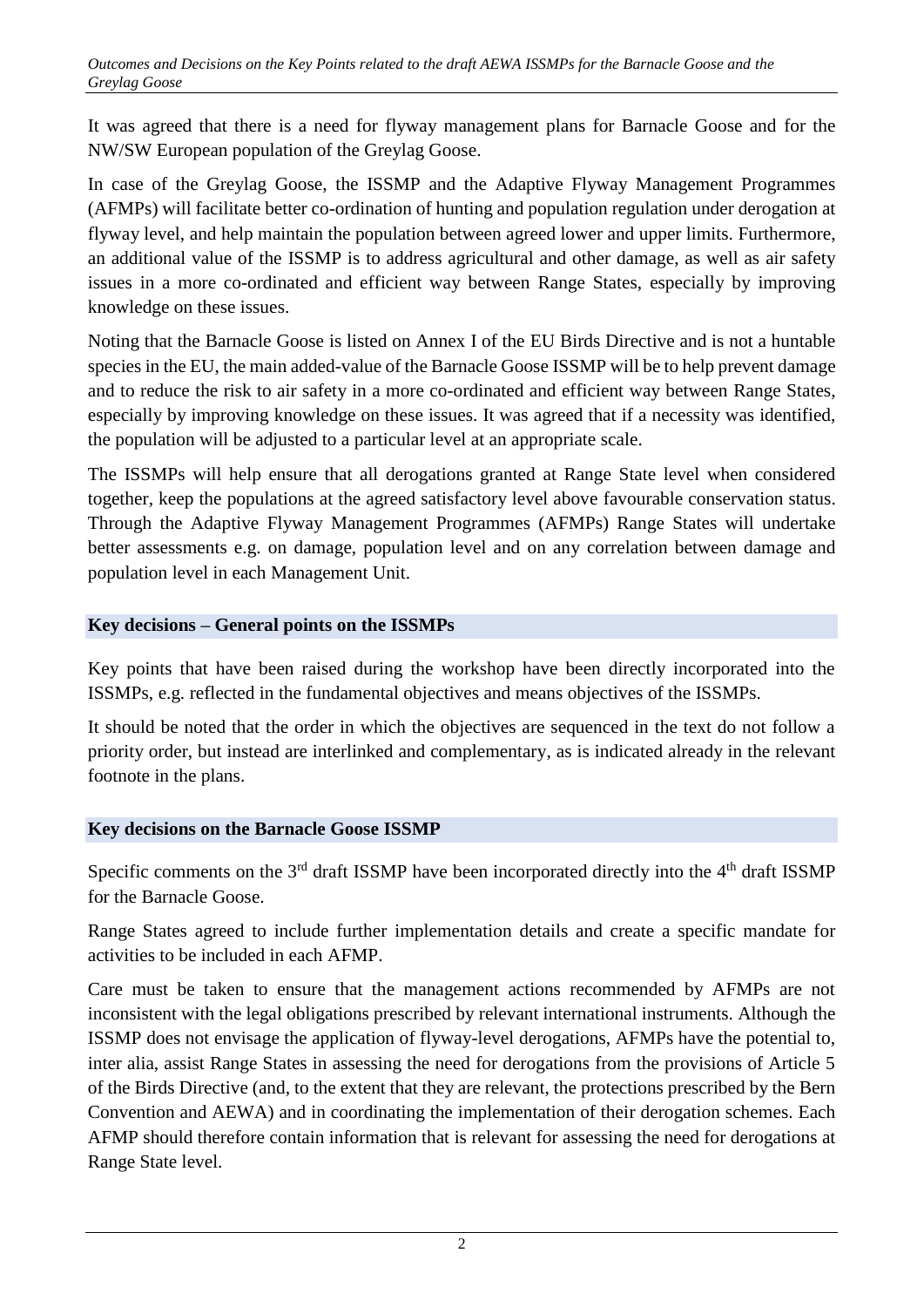This should include:

- i. Characterization of the spatial and temporal extent and trends of damage to agriculture and of risks to human health and air safety as well as to other flora and fauna that can be attributed to the population in the Management Unit in question, including predicted future changes in these;
- ii. A description of the methods applied in the past assessments for each country and recommendations for the development of future guidelines for assessments;
- iii. Description of the methods applied or tested to prevent damage and to reduce risks, including their effectiveness and sufficiency to tackle the problem;
- iv. Understanding of the link between population level and damage or risk.

Each AFMP shall also contain information on habitat conservation measures, including designation of Special Protection Areas (SPAs) under Article 4 (2) of the Birds Directive:

- i. List of SPAs and other protected areas designated for the Barnacle Goose;
- ii. Management of the species and the damage inside and outside SPAs;
- iii. Tackling damage prevention inside and outside SPAs (accommodation areas, derogations, etc.).

Appropriate indicators for assessing the progress towards achieving the fundamental objectives will be developed by the European Goose Management International Working Group (EGM IWG) during the development of the AFMPs, also taking into account the information needs outlined above. This information will be updated annually.

## **Key decisions on the Greylag Goose ISSMP**

Specific comments on the 3<sup>rd</sup> draft ISSMP have been incorporated directly into the 4<sup>th</sup> draft ISSMP for the Greylag Goose.

A clear distinction and differentiated management between resident and migratory units is necessary. Hence, it was agreed to include preliminary Management Units (MUs) into the Greylag Goose ISSMP.

The complete analysis of Greylag Goose MUs is envisaged to be ready in September 2018, however, in the meantime the MUs will be defined based on preliminary results discussed at the workshop.

Range States agreed to include further implementation details and create a specific mandate for activities to be included in each AFMP.

To the extent that derogations from the provisions of Articles 5-8 of the Birds Directive (or the protections prescribed by the Bern Convention) may be appropriate for addressing the problems posed by Greylag Geese, AFMPs have the potential to assist Range States in assessing whether such derogations are necessary and in coordinating the implementation of their derogation schemes. Each AFMP should therefore contain information that is relevant for assessing the need for derogations at Range State level.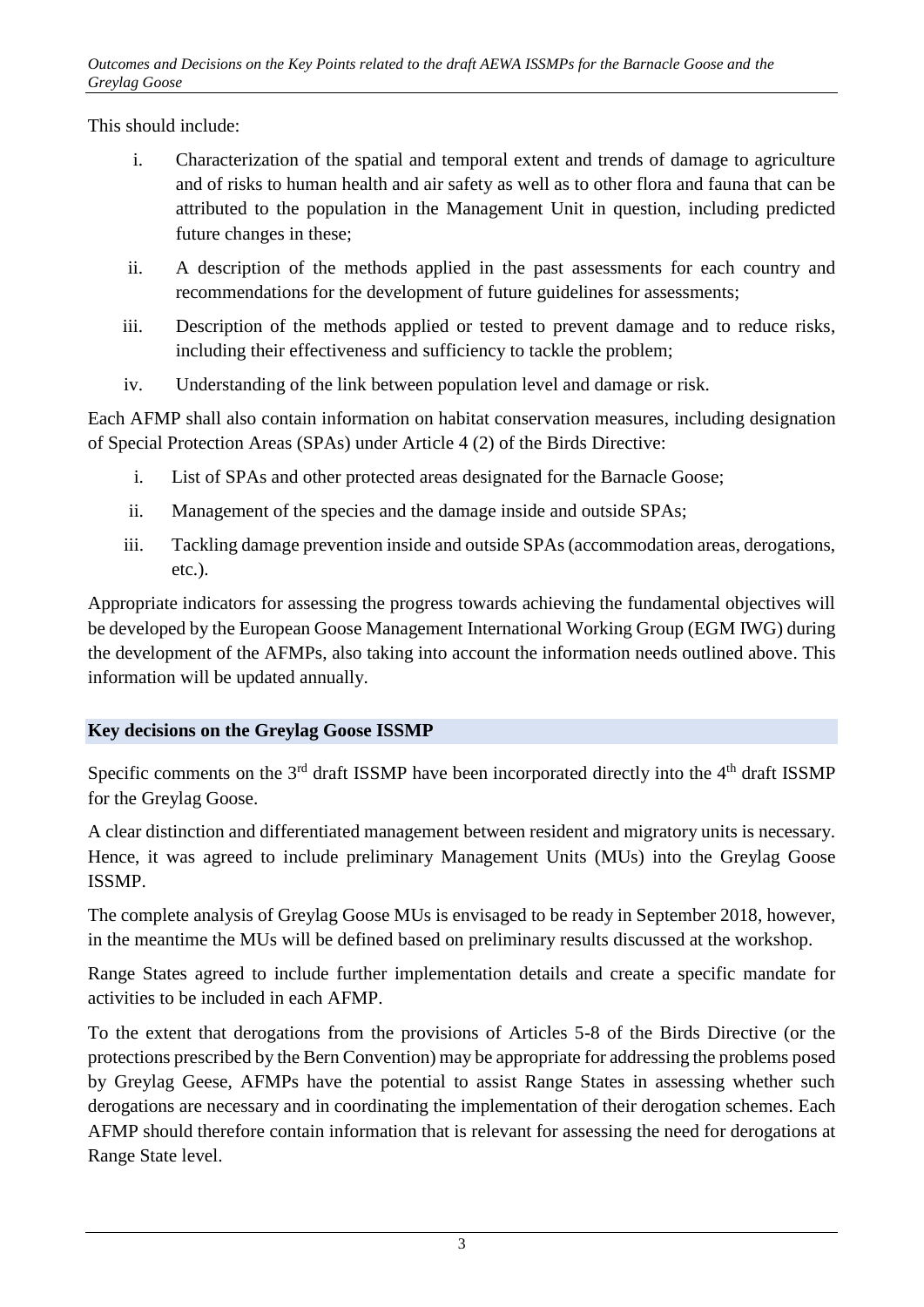This should include:

- i. Characterization of the spatial and temporal extent and trends of damage to agriculture and of the risks to human health and air safety as well as to other flora and fauna that can be attributed to the population in the MU in question, including predicted future changes in these;
- ii. A description of the methods applied in the past assessments for each country and recommendations for the development of future guidelines for assessments;
- iii. Description of the methods applied or tested to prevent damage and to reduce risks, including their effectiveness and sufficiency to tackle the problem;
- iv. Understanding of the link between population level and damage or risk.

Each AFMP shall also contain information on habitat conservation measures including designation of Special Protection Areas (SPAs) under Article 4 (2) of the EU Birds Directive:

- i. List of SPAs and other protected areas designated for the Barnacle Goose;
- ii. Management of the species and the damage inside and outside SPAs;
- iii. Tackling damage prevention inside and outside SPAs (accommodation areas, derogations, etc.).

Appropriate indicators for assessing the progress towards achieving the fundamental objectives will be developed by the EGM IWG during the development of the adaptive management programmes taking into account also the information needs outlined above. This information will be updated annually.

## **Defining Favourable Reference Values (FRVs)**

It was agreed that in the case of AEWA Species Action and Management Plans, the definition of Favourable Conservation Status set out in Paragraph 1(c) of the Convention on Migratory Species (CMS) is applicable:

- i. Population dynamics data indicate that the migratory species is maintaining itself on a long-term basis as a viable component of its ecosystems;
- ii. The range of the migratory species is neither currently being reduced, nor is likely to be reduced on a long-term basis;
- iii. There is, and will be in the foreseeable future, sufficient habitat to maintain the population of the migratory species on a long-term basis; and
- iv. The distribution and abundance of the migratory species approach historic coverage and levels to the extent that potentially suitable ecosystems exist and to the extent consistent with wise wildlife management.

In the case that defining FRVs for the populations of Barnacle Goose and Greylag Goose is considered necessary, it was agreed that the proposed approach for defining FRVs, presented in document AEWA/BG/GG/MPWS/2.6/Rev.1, shall be applied.

It was noted that the Netherlands is able to accept the presented FRV approach to be used for this Goose Management process. The Netherlands wishes, however, to make a disclaimer with regard to